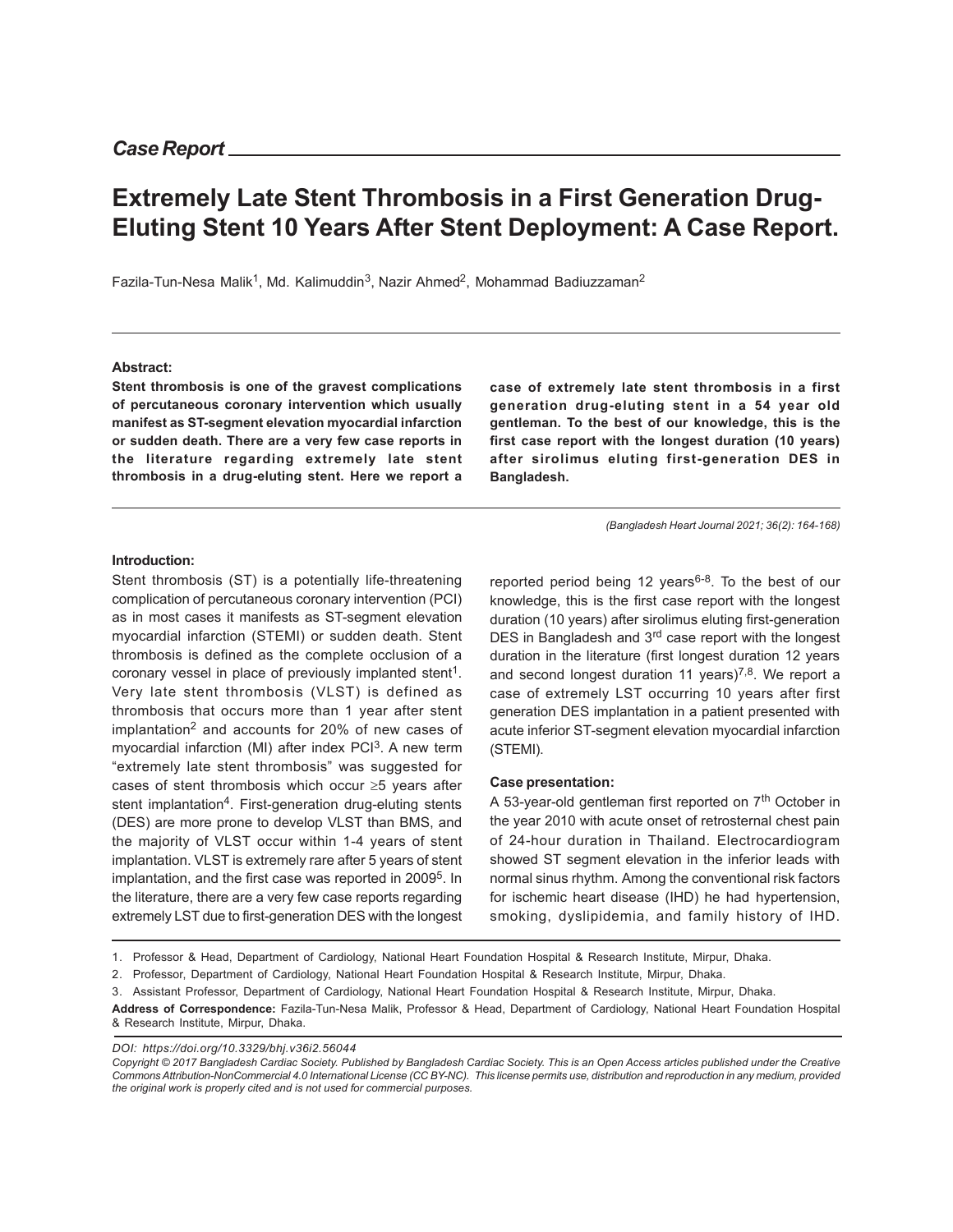Echocardiogram revealed inferior wall hypokinesia with an ejection fraction of 50% with no mitral regurgitation.

Coronary angiography revealed a normal left main artery (LM), left circumflex artery (LCX), and 80% stenosis of left anterior descending artery (LAD). The right coronary artery (RCA) had a total occlusion from the distal segment (Figure 1A) and the patient underwent PCI to RCA with implantation of a 2.5 X 13 mm Cypher stent (first generation DES) in the mid-RCA (Figure 1B). His LAD was also stented with another DES (2.25 X 15 mm). He was on dual antiplatelet therapy (daily aspirin and clopidogrel) for long time. The patient remained asymptomatic and was on a regular medical follow-up by a local cardiologist.

On April 2021, patient suddenly discontinued both antiplatelets (aspirin and clopidogrel). On May 2021, the patient presented to us with sudden onset compressive chest pain radiating to the both arms with sweating of 14 hours duration. His electrocardiogram showed STsegment elevations in leads II, III, and aVF (Figure 2). STsegment depression with T wave inversion in leads I, aVL, V2-V4.

Laboratory investigations revealed WBC : 15.4 (x 10<sup>3</sup>/ mcl), lymphocyte:16%, neutrophil:80%; Hemoglobin: 14 gm/dl; Troponin I: 31.82 ng/ml; CK-MB: 406 U/L; Serum Creatinine: 0.9 mg/dl; SGPT: 94 unit/L; Random blood sugar:8 mmol/L; HbA1c: 5.3%; Serum electrolytes: Na<sup>+</sup> -138.7 mmol/L,  $K^+ - 4.02$  mmol/L; chlorides  $-99.6$  mmol/ L and Fasting lipid profile: Total cholesterol- 217 mg/dl, LDL-166 mg/dl, HDL- 48 mg/dl, Triglyceride-184 mg/dl. His chest X-ray was normal. Echocardiography revealed akinetic basal-mid inferior wall, mild left ventricular (LV) systolic dysfunction (Ejection Fraction: 45%).

Coronary angiogram revealed left main coronary artery free of disease, LAD free of significant disease with patent stent, 60-70% stenosis at the distal segment of LCX. RCA was dominant vessel having total occlusion from mid segment with thrombus (Figure 1 C).The right coronary artery was engaged with a Judkins right guiding catheter (6 French, 3.5), and the lesion was crossed (Figure 3A) using a 0.0143 Runthrough guidewire (TERUMO Corporation, Tokyo, Japan) and manual thrombus aspiration (Figure 3B) was done using a 6 French thrombus suction catheter Eliminate (TERUMO Corporation, Tokyo, Japan). The lesion was predilated aggressively (Figure 3C) with a 3.0 × 12mm NC Euphora



*Fig.-1: A) Total occlusion of right coronary artery (RCA) from distal segment; B) Final image after stent deployment in distal RCA; C) Total occlusion of RCA from mid segment; D) Final image after stent deployment from mid to distal RCA.*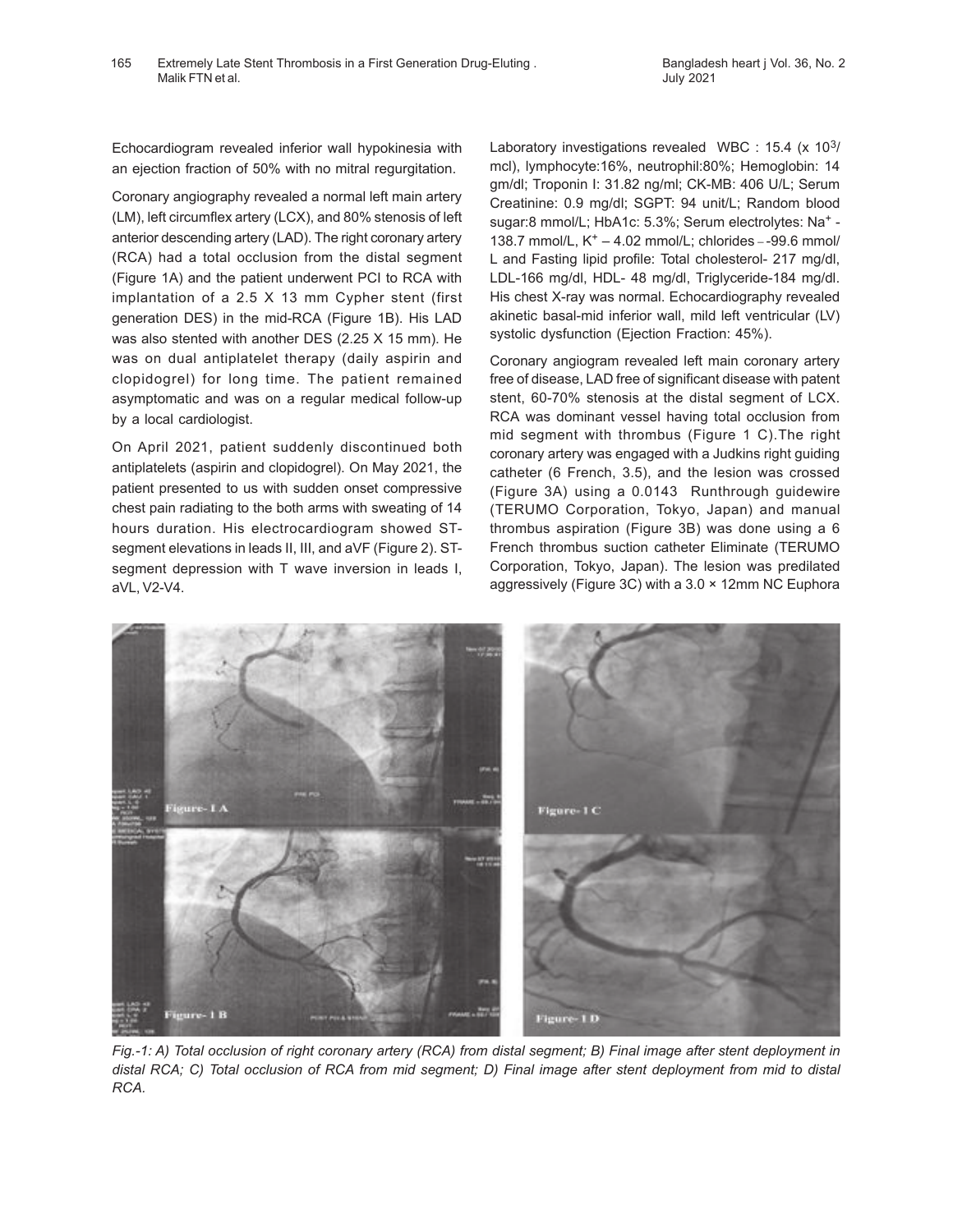166 Extremely Late Stent Thrombosis in a First Generation Drug-Eluting . Bangladesh heart j Vol. 36, No. 2 Malik FTN et al.



**Fig.-2:** *ST-segment elevations in leads II, III, and aVF. ST-segment depression with T wave inversion in leads I, aVL, V2-V4.*



**Fig.-3:** *A) the lesion of the right coronary artery was crossed using a guidewire; B) manual thrombus aspiration; C) aggressive pre-dilatation; D) stent deployment.*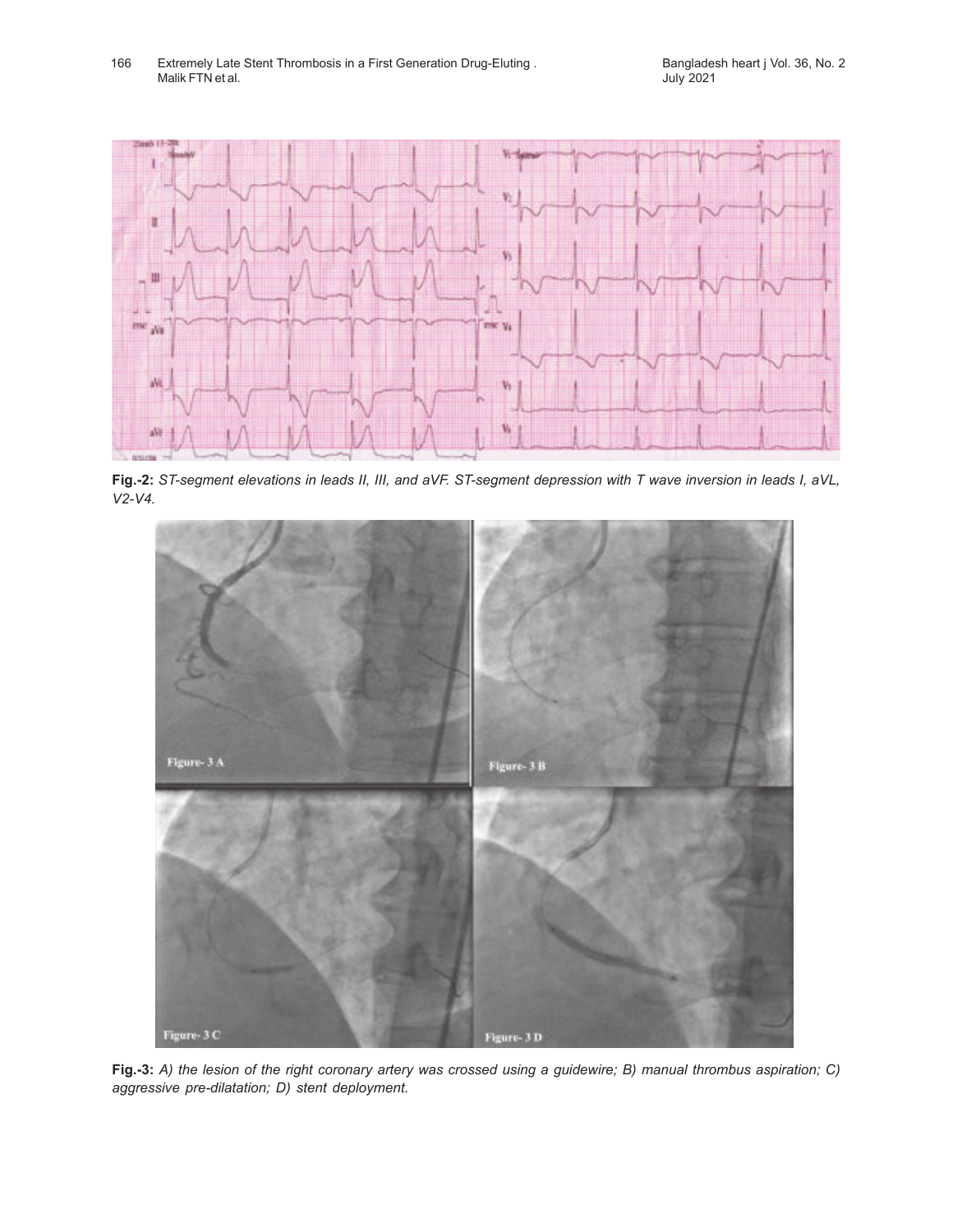balloon (Medtronic, USA) distal RCA in previous stent portion at 16-18 ATM. The 3<sup>rd</sup> generation stent Ultimaster Tansei (3.0 × 38mm) (Sirolimus-eluting), TERUMO Europe N.V. (Leuven, Belgium) was deployed in mid-RCA to distal RCA at 14 ATM (Figure 3D). Postdilatation was done using 3.5x12 mm NC Euphora noncompliant balloons (Medtronic, USA) successively at 14-20 ATM. Postprocedure angiography showed TIMI III flow (Figure 1D). The patient was discharged in a stable condition on dual antiplatelets and statins.

## **Discussion:**

ST occurring at any time (early, late or very late) is a grave complication carrying a significant risk of death. There is a limited data in the literature regarding extremely LST as it is a very rare incidence. Our patient fits the criteria of having a definite ST (either angiographic or post-mortem evidence of thrombotic stent occlusion) according to the definition of ST by the academic research consortium<sup>2</sup>. Incidence of VLST between 1 and 5 years is in 0.5% of BMS-treated patients, 1.8% of first-generation DES (DES<sub>1</sub>)-treated patients, and 0.9% of second-generation DES (DES<sub>2</sub>)-treated patients<sup>9</sup>.

Risk factors of VLST are divided into 3 broad categories: patient and lesion-related factors, procedural and stentrelated factors, and pharmacotherapy-related factors<sup>10</sup>. Patient- and lesion- related factors are: Black race, younger age, diabetes, hypertension, hypercholesterolemia, present malignancy, current smoking, renal dysfunction, prior PCI, previous coronary artery bypass graft (CABG), previous MI, high platelet reactivity, hypercoagulable state, presentation with acute coronary syndrome (ACS), impaired left ventricular ejection fraction (LVEF), postprocedural Thrombolysis In Myocardial Infarction (TIMI) <3, multivessel disease, bifurcation lesions, long lesions, lesions within left descending artery (LAD)10. Procedural and stent-related factors are: Underexpansion, malapposition, PCI of vein graft, multiple stents, longer stented length, overlapping stents, small stent diameter, stent type, large residual stenosis $^{10}$ . Pharmacotherapy-Related Factors are: antiplatelet therapy (APT) discontinuation, hyporesponsiveness to APT, choice of APT<sup>10</sup>. Our patient had several risk factors for the development of VLST (hypertension, dyslipidemia, current smoking, prior PCI, previous MI, presentation with ACS, impaired LVEF and discontinuation of antiplatelet therapy one month back). The mechanisms underlying the development of VLST are multifactorial: (1) late stent malapposition, (2) uncovered struts, (3) neoatherosclerosis, (4) hypersensitivity and

inflammation reactions, (5) changes in shear stress, and  $(6)$  plaque rupture and neointimal erosion<sup>10</sup>.

The first generation drug-eluting stent (DES) was introduced to reduce the incidence of restenosis and other complications following the implantation of bare metal stent (BMS)<sup>11</sup>. But risk of ST was increased with first generation DES.

An increased incidence of very late ST following implantation of first-generation DES led to development of second-generation DES which were coated with antiproliferative drugs that were less toxic, polymer coatings that were more biocompatible, and thinner stent struts made of modern alloys $12$ . These improvements resulted in a reduced risk for the occurrence of late and very late ST.

There are 3 types of treatment for the treatment of VLST: (1) balloon angioplasty, (2) thrombus aspiration, and (3) additional stent deployment<sup>13</sup>. Perfusion balloon angioplasty is a novel modification of balloon angioplasty which has the unique characteristic of maintaining blood flow during balloon inflation and can be inflated for a longer period of time as compared to conventional balloons<sup>13</sup>. We treated our patient with combination of thrombus aspiration, aggressive balloon dilatation and additional stent deployment.

## **Acknowledgement:**

We acknowledge our cardiac catheterization laboratory (CCL) team staff (Chief CCL technician Md Mursheduddin, CCL technician Md. Motasim Billah and CCL technician Mr. Rasel Hasan) for technical support.

## **References:**

- 1. Kamenik M, Widimsky P. Stent thrombosis in acute coronary syndromes: Patient-related factors and operator-related factors. Anatol J Cardiol. 2020;24(4):274-279. 10.14744/Anatol J Cardiol. 2020.69679.
- 2. Cutlip DE, Windecker S, Mehran R, Boam A, Cohen DJ, van Es GA, Steg PG, Morel MA, Mauri L, Vranckx P, McFadden E, Lansky A, Hamon M, Krucoff MW, Serruys PW; Academic Research Consortium. Clinical end points in coronary stent trials: a case for standardized definitions. Circulation. 2007; 115:2344-2351.
- 3. Lemesle, G. *et al*. Incident myocardial infarction and very late stent thrombosis in outpatients with stable coronary artery disease. J Am Coll Cardiol 2017;69: 2149–2156, https://doi.org/10.1016/ j.jacc.2017.02.050 (2017).